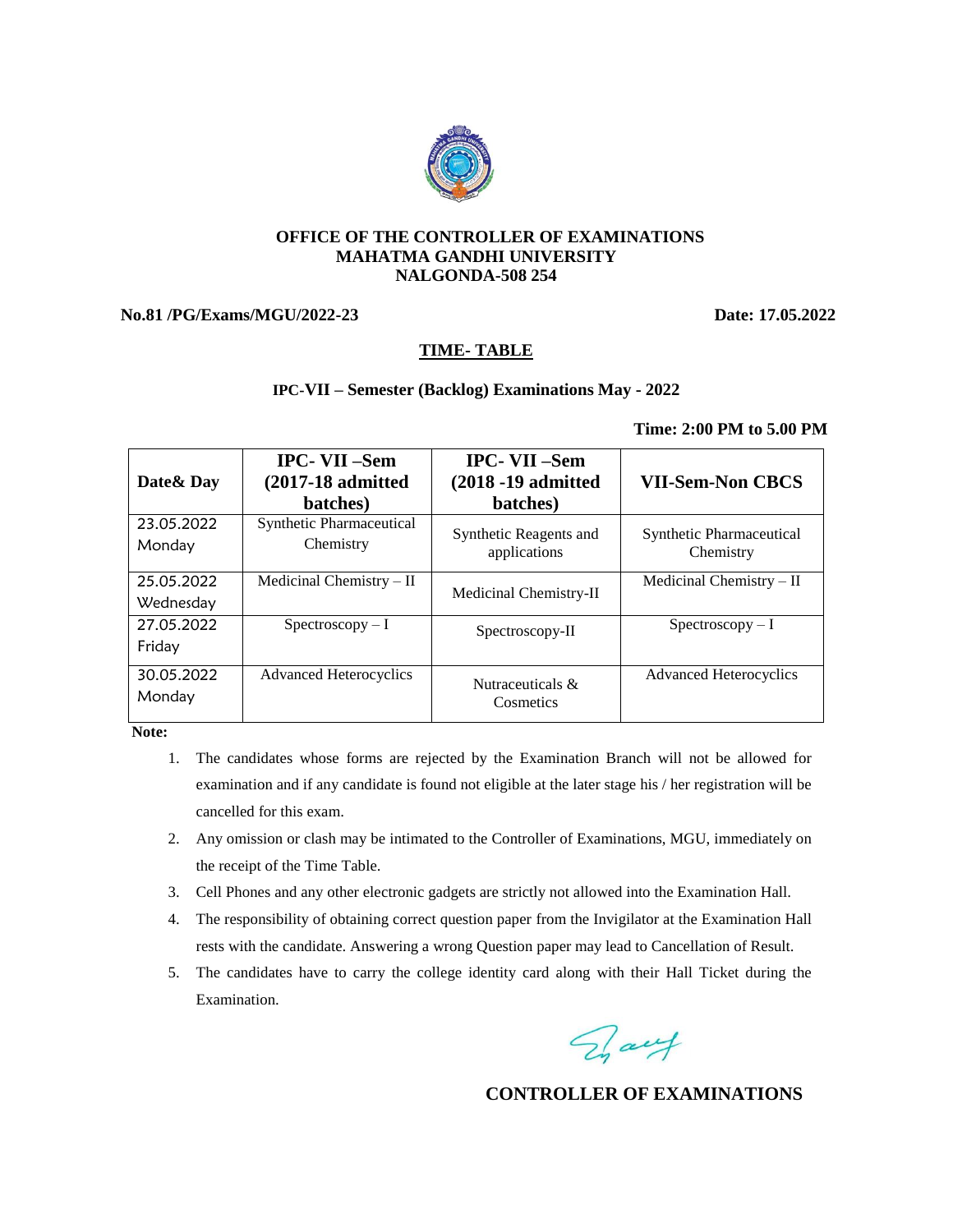

#### **OFFICE OF THE CONTROLLER OF EXAMINATIONS MAHATMA GANDHI UNIVERSITY NALGONDA-508 254**

## **No. 82/PG/Exams/MGU/2022-23 Date: 17.05.2022**

## **TIME- TABLE**

### **IPC- IX – Semester (Backlog) Examinations May- 2022**

| Date & Day | <b>IPC-IX-Sem</b><br>(2017-18 admitted batches) | <b>IX-Sem-Non CBCS</b>                                                |  |
|------------|-------------------------------------------------|-----------------------------------------------------------------------|--|
| 23.05.2022 | Synthetics Pharmaceutical & Clinical            | Pharmaceutical Design and<br>Development                              |  |
| Monday     | trials & Biochemical Analysis                   |                                                                       |  |
| 25.05.2022 | Intellectual Property Rights &                  |                                                                       |  |
| Wednesday  | <b>Regulatory Affairs</b>                       | <b>Process Chemistry</b>                                              |  |
| 27.05.2022 | Pharmaceutical Design and                       | Synthetics Pharmaceutical & Clinical<br>trials & Biochemical Analysis |  |
| Friday     | Development                                     |                                                                       |  |
| 30.05.2022 |                                                 | Intellectual Property Rights &                                        |  |
| Monday     | <b>Process Chemistry</b>                        | <b>Regulatory Affairs</b>                                             |  |

#### **Time: 2:00 PM to 5.00 PM**

#### **Note:**

- 1. The candidates whose forms are rejected by the Examination Branch will not be allowed for examination and if any candidate is found not eligible at the later stage his / her registration will be cancelled for this exam.
- 2. Any omission or clash may be intimated to the Controller of Examinations, MGU, immediately on the receipt of the Time Table.
- 3. Cell Phones and any other electronic gadgets are strictly not allowed into the Examination Hall.
- 4. The responsibility of obtaining correct question paper from the Invigilator at the Examination Hall rests with the candidate. Answering a wrong Question paper may lead to Cancellation of Result.
- 5. The candidates have to carry the college identity card along with their Hall Ticket during the Examination.

Fray

## **CONTROLLER OF EXAMINATIONS**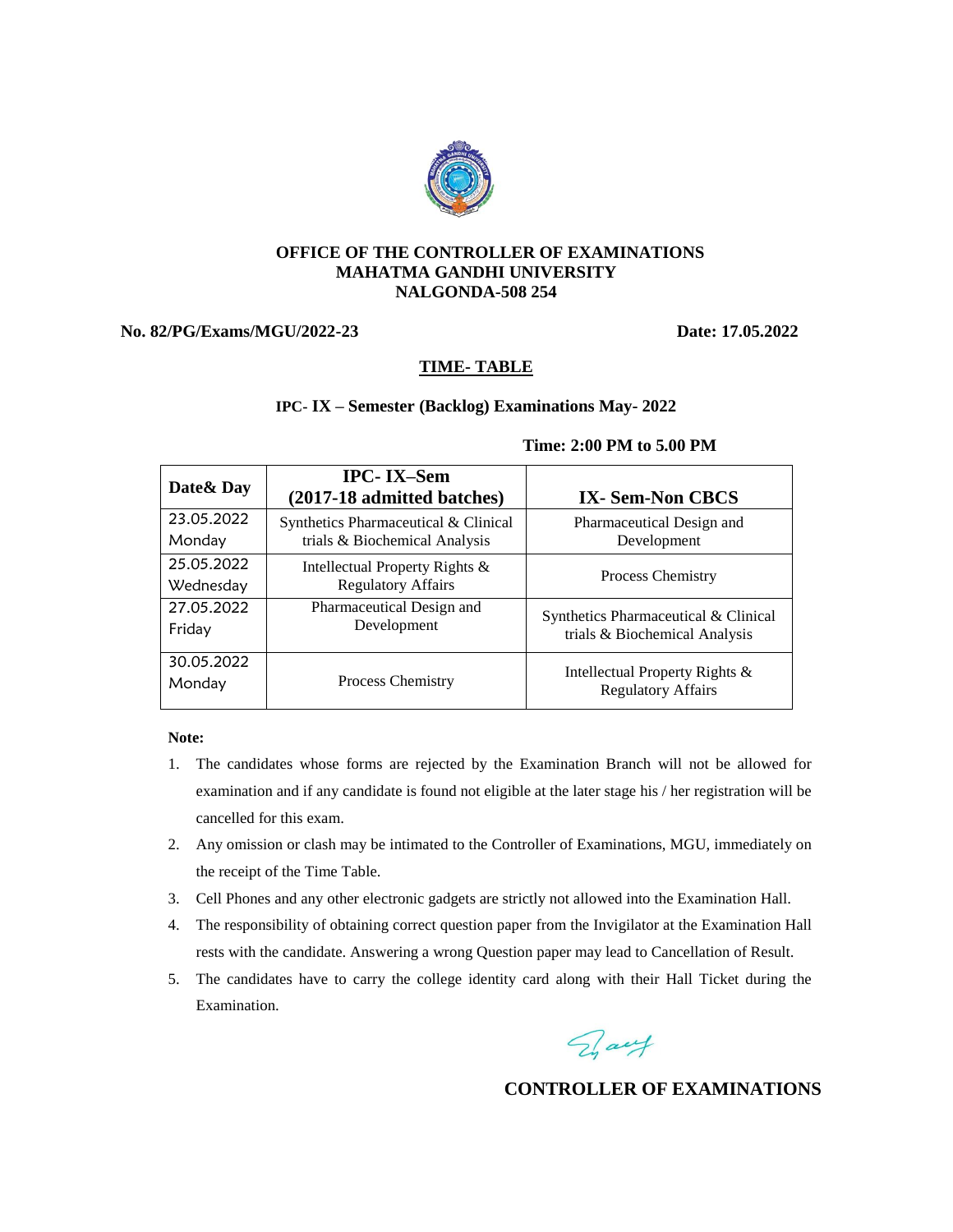#### **OFFICE OF THE CONTROLLER OF EXAMINATIONS MAHATMA GANDHI UNIVERSITY NALGONDA-508 254**

## **No.83 /PG/Exams/MGU/2022-23 Date: 17.05.2022**

## **TIME- TABLE**

### **IMBA- V, VII & IX – Semesters (Backlog) Examinations May/ June-2022**

### **Time: 2:00 PM to 5.00 pm**

| Date & Day              | Paper        | <b>IMBA-V-Sem</b>                                 | <b>IMBA- VII -Sem</b>                                                                           | <b>IMBA-IX</b> -Sem                                                                                                                                                              |
|-------------------------|--------------|---------------------------------------------------|-------------------------------------------------------------------------------------------------|----------------------------------------------------------------------------------------------------------------------------------------------------------------------------------|
| 23.05.2022<br>Monday    | I            | Principles of Marketing                           | Management &<br>Organizational Behaviour                                                        | <b>Business Research Methods</b>                                                                                                                                                 |
| 25.05.2022<br>Wednesday | $\mathbf{I}$ | Principles of Financial<br>Management             | Financial Accounting &<br>Analysis                                                              | <b>Total Quality Management</b>                                                                                                                                                  |
| 27.05.2022<br>Friday    | Ш            | Principles of Human<br><b>Resource Management</b> | <b>Marketing Management</b>                                                                     | <b>International Business</b>                                                                                                                                                    |
| 30.05.2022<br>Monday    | IV           | <b>Business Process</b><br>Reengineering          | <b>Generic Elective-I</b><br>Business Law &<br>Environment<br><b>Managerial Economics</b><br>2. | <b>DSElective-I</b><br>Investment Management (F)<br>1.<br>Product & Brand Management (M)<br>2.<br>3.<br>Compensation Management (HR)<br>Enterprise Resource Planning (SYS)<br>4. |
| 01.06.2022<br>Wednesday | V            | Banking & Insurance<br>Management                 | <b>Generic Elective-II</b><br>IT Applications for<br>Management<br>Managerial<br>Communication  | <b>DSElective-II</b><br>1. International Finance(F)<br>Promotion & Distribution<br>Management(M)<br>Organization Development(HR)<br>3.<br>Database Systems (SYS)<br>4.           |
| 03.06.2022<br>Friday    | VI           | Decision Support System                           |                                                                                                 |                                                                                                                                                                                  |

#### **Note:**

- 1. The candidates whose forms are rejected by the Examination Branch will not be allowed for examination and if any candidate is found not eligible at the later stage his / her registration will be cancelled for this exam.
- 2. Any omission or clash may be intimated to the Controller of Examinations, MGU, immediately on the receipt of the Time Table.
- 3. Cell Phones and any other electronic gadgets are strictly not allowed into the Examination Hall.